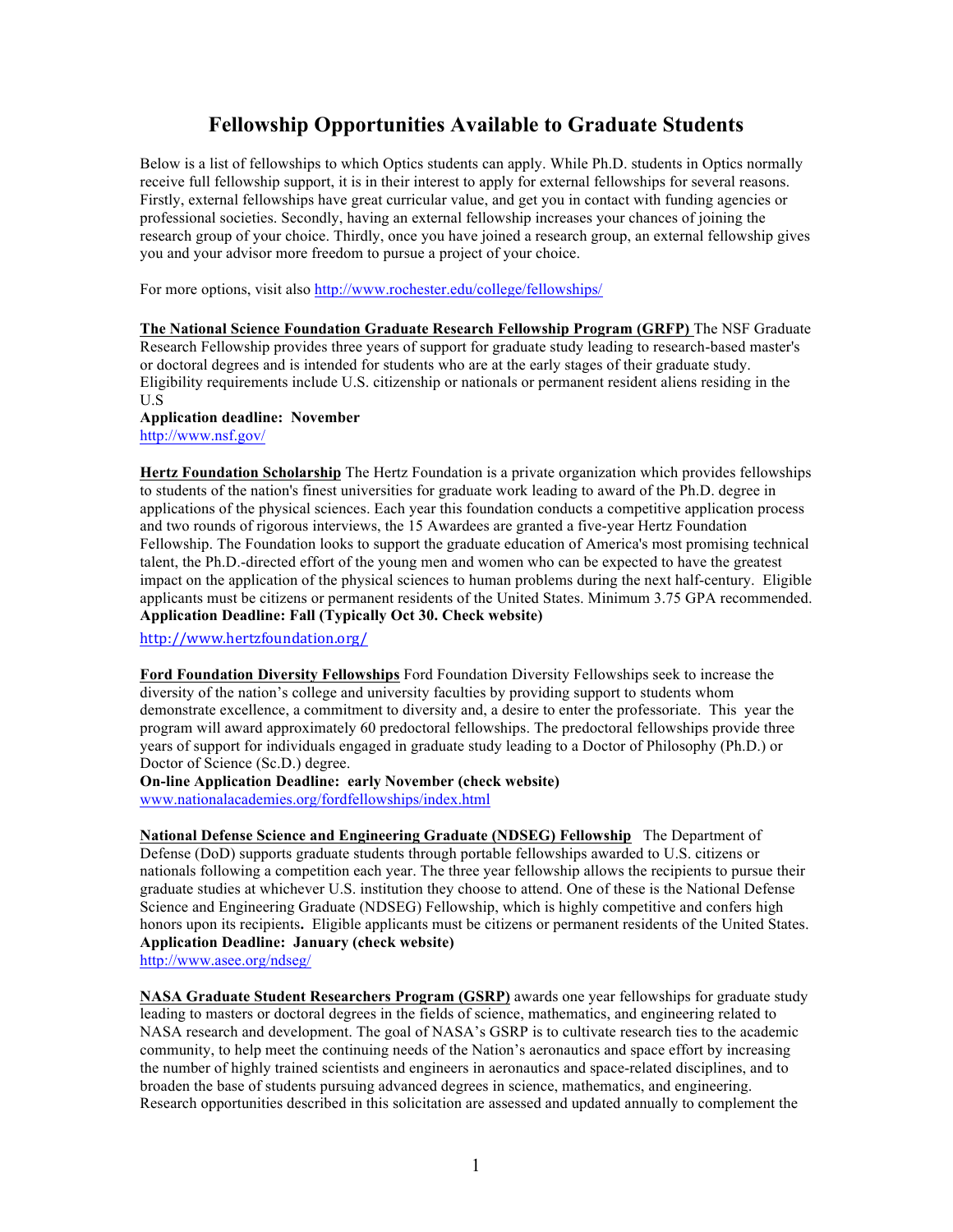mission requirements of NASA. Research areas are in disciplines that lead to aeronautics and space careers. Applicants must be U.S. citizens**.**  http://fellowships.hq.nasa.gov/gsrp/program/

**National Institutes of Health** The NIH awarding institutes use three major instruments to provide funds to organizations outside the NIH to accomplish program goals--grants, cooperative agreements, and contracts. With grants and cooperative agreements, the applicant investigators are responsible for developing concepts, methods and approaches for their research projects. With contracts, the awarding institute is responsible for establishing plans, protocols, and detailed requirements. http://grants1.nih.gov/grants/index.cfm

**National Physical Sciences Consortium Fellowship** National Physical Sciences Fellowships provide support for two or three years, or for a full six years, depending on the employer-sponsor. Eligibility requirements include U.S. citizenship, but prizes awarded with an emphasis on underrepresented minorities and women. **Deadline: November (check website).** http://www.npsc.org/

**The National GEM Consortium Fellowship Programs** The GEM Fellowship programs are designed to offer opportunities for underrepresented minority students to obtain MS and PhD degrees in engineering and the natural and physical sciences **Deadline: November (check website)**  www.gemfellowship.org/

**American Association of University Women Fellowships** The AAUW Educational Foundation is one of the world's largest sources of funding exclusively for graduate women. Both U.S. and international fellowships are available. **Deadline: November (check website)** www.aauw.org/

**Semiconductor Research Corporation Graduate Fellowship Program and Master's Scholarship** 

**Program**. The GRC Research fellowships are designed to allow a GRC member company to sponsor a fellowship for a student on a task funded under this program with funds designated from this program. The Research Fellowships are renewable for up to three years of doctoral study and provide full tuition and fees and a stipend of \$2,000/month as well as a \$2,000 unrestricted gift to the department in which the student is enrolled. The sponsoring company will appoint an industry advisor for the Research Fellow and provide internship opportunities as appropriate.

http://grc.src.org

**National Institutes of Health Graduate Partnerships Program Fellowship** (U.S. citizens and permanent U.S. residents may apply) **Deadline: December (check website)**. http://gpp.nih.gov/

**Soros Fellowships for New Americans** (permanent U.S. residents, naturalized U.S. citizens, and children of two naturalized U.S. citizens may apply) **Sample essays on file in Lattimore 312. Deadline: November (check website) VERY COMPETITIVE!** http://www.pdsoros.org/

**Ford Foundation Pre-Doctoral Diversity Fellowship** (U.S. citizens & nationals only may apply; interest in college teaching; commitment to diversity goals of foundation) **Deadline: mid November (check website)** http://sites.nationalacademies.org/PGA/FordFellowships/index.htm

**Department of Homeland Security Graduate Fellowship** (U.S. citizens only may apply; minimum 3.30 GPA required) **Deadline: January (check website)** http://www.orau.gov/dhsed/index.html

**Americain Society for Engineering Education (ASEE)** to learn more about the programs and apply online visit

www.asee.org/fellowships There are different deadlines.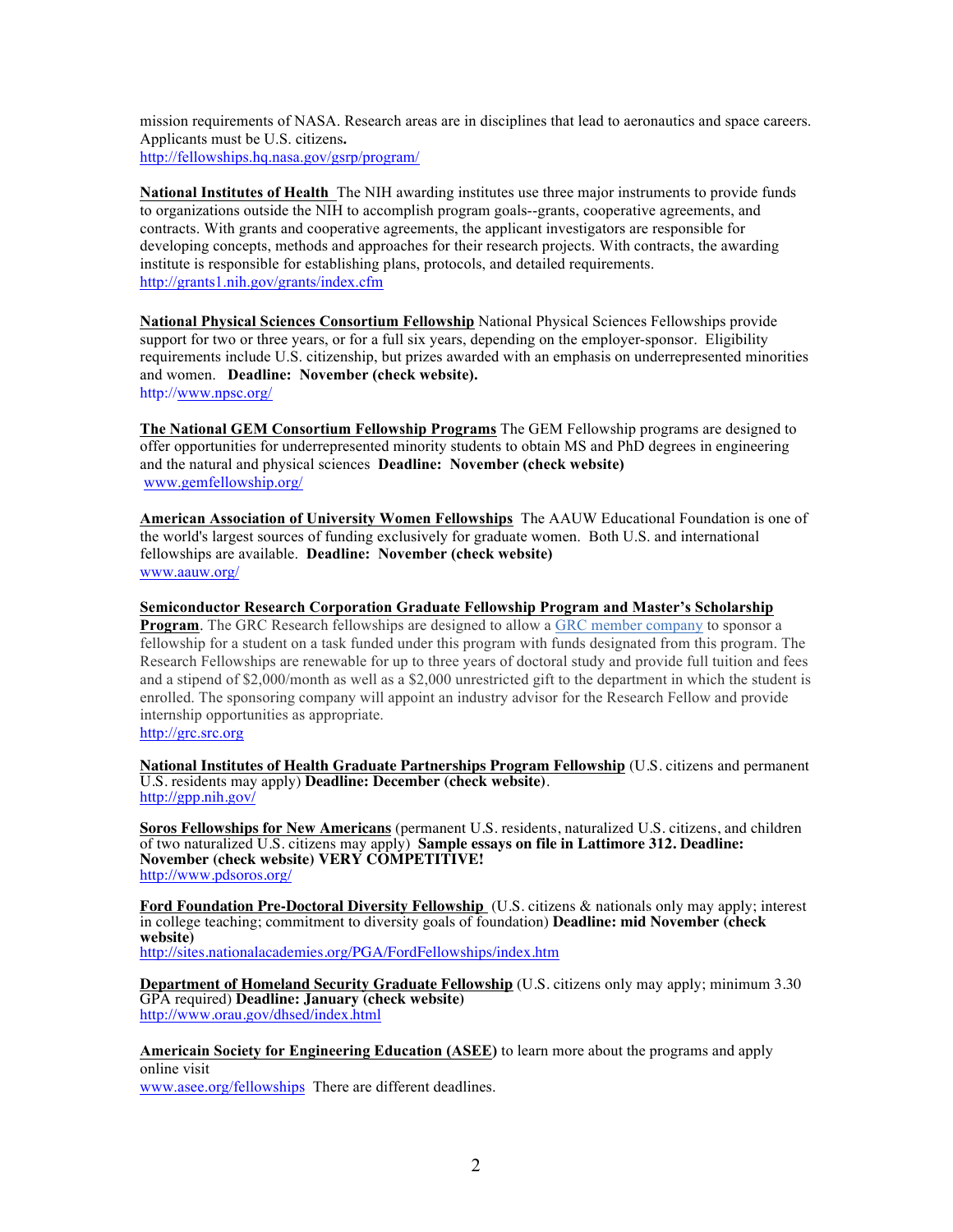**Science, Mathematics, & Research for Transformation (NDEP)** The National Defense Education Program sponsors a fellowship for graduate students pursuing a degree in Science, Technology, Engineering, and Mathematics (STEM) including a full scholarship and to be gainfully employed upon degree completion. Eligibility includes US citizenship. http://www.asee.org/fellowships/smart/

**Xerox Foundation**: The sponsor awards scholarships to minority individuals enrolled as full-time undergraduate or graduate students in a technical field. Eligible fields are: chemistry; information management; computing and software systems; material science; printing management science; laser optics; physics; material science; and engineering (chemical, computer, electrical, imaging, manufacturing, mechanical, optical or software). Applicants must be U.S. citizens or visa-holding permanent residents of African-American, Asian, Pacific Island, Native American, Native Alaskan, or Hispanic descent. Applicants must be enrolled as full-time undergraduate or graduate students. Applicants must be academic high-achievers (3.0 or better GPA). Scholarships are awarded in the amount of \$1,000 to \$10,000 (depending on tuition balance on record and academic excellence). **Deadline(s): September (check website)**

http://www.xeroxstudentcareers.com/why-xerox/scholarship.aspx

http://www.xeroxstudentcareers.com/docs/2011-2012 Tech\_Minority\_Scholarship\_App\_updated\_v3\_2-18-11.pdf

**Energy Fellowships:** In an effort to foster education and innovation in the area of societal production and utilization of energy, the Link Foundation invites applications for 2-year fellowships of \$25,000/year for students working toward a Ph.D. degree. **Deadline: early December (check website)** http://www.linkenergy.org/guidelines.html

#### **Eligibility**

The applicant must be working toward a Ph.D. in an academic institution.

- (Please note that the applicant must be accepted in a Ph.D. program.)
- No limitations have been placed on citizenship.
- Fellowships are only tenable at U.S. and Canadian Universities.

Preference will be given to candidates who have a well-defined thesis direction but who still have enough time remaining working toward their Ph.D. that receipt of a Link Foundation Fellowship could make a difference.

**DoE Computational Science Graduate Fellowship**: (US citizen and permanent residents) for research on DOE-related topics. This is an exciting opportunity for doctoral students to earn up to four years of financial support along with outstanding benefits and opportunities while pursuing degrees in fields of study that utilize high performance computing technology to solve complex problems in science and engineering.**Deadline: early-mid January (check website).**

Benefits of the Fellowship:

\$36,000 yearly stipend Payment of all tuition and fees \$5,000 academic allowance in first year \$1,000 academic allowance each renewed year 12-week research practicum at a DOE Laboratory Yearly conferences Career, professional and leadership development Renewable up to four years http://www.krellinst.org/csgf/

## **HORIZONS (Women in Defense, A National Security Organization)**: Through the HORIZONS

Scholarship, Women In Defense encourages women who are US citizens to pursue careers related to the national security and defense interests of the United States and to provide development opportunities to women already working in national security and defense fields. Applicants must meet the following criteria: be currently enrolled at an accredited university or college, either full-time or part-time; undergraduate and graduate students are eligible; undergraduates must have attained at least junior level status (60 credits); demonstrate interest in pursuing a career related to national security or defense;